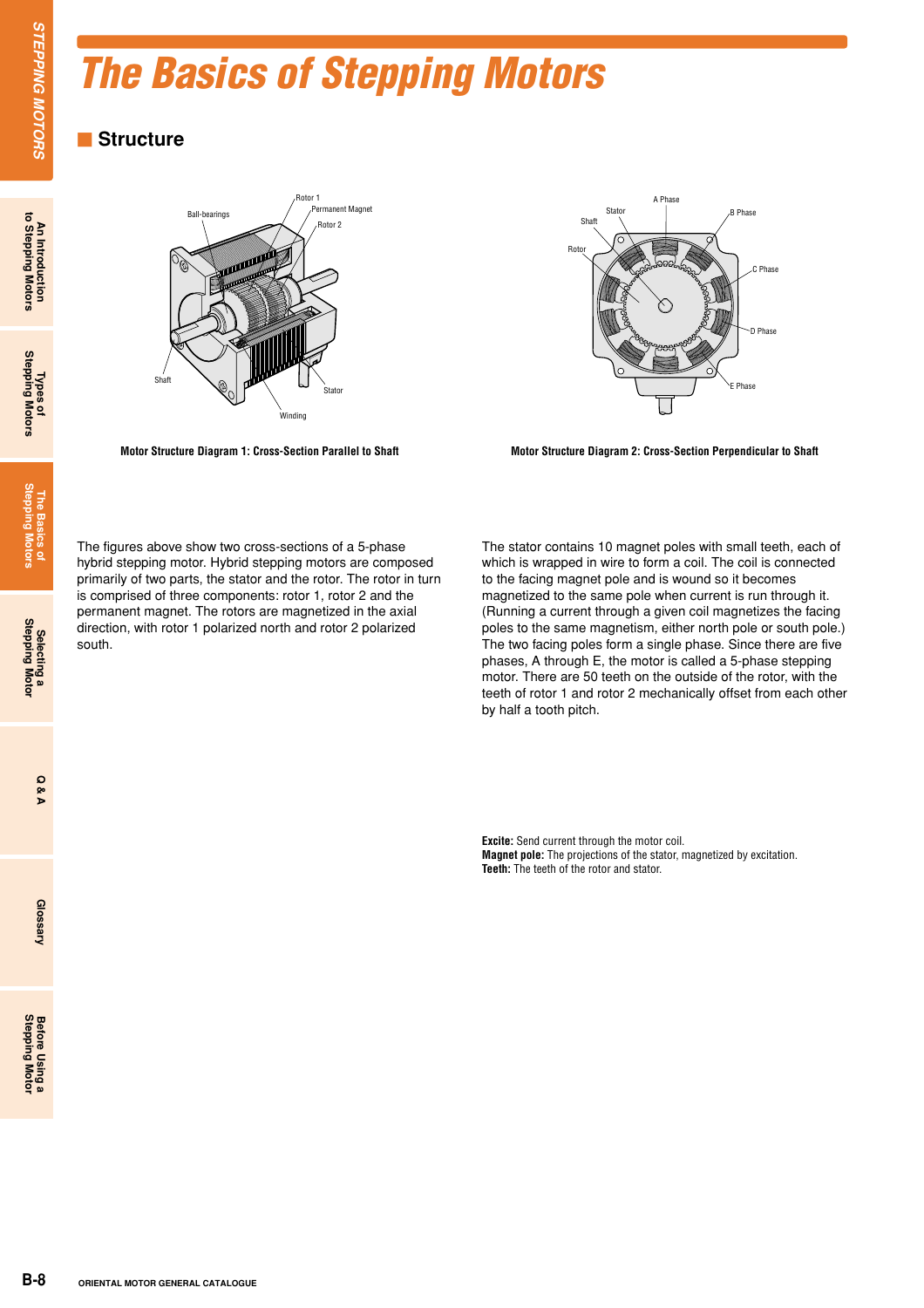# **An Introduction to Stepping Motors**

**Glossary**

# **Principles of Operation**

The following figure helps describe the relationship of the positions of the stator and rotor teeth when magnetized.

# *1. When Phase A is Excited 2. When Phase B is Excited*



 $36·$  $\frac{2}{3}$  $3.6^{\circ}$ S. S S S S  $\mathcal{S}$  $\delta$  $\Omega$ A nh B phase Stator Rotor 1 C phase  $n<sub>ph</sub>$ Current : Fnhase N N N  $\mathcal V$ N  $\mathcal V$ N

0.72˚

When phase A is excited, its poles are magnetized south and attract the teeth of rotor 1, which are magnetized north, while repelling the teeth of rotor 2, which are magnetized south, which balances it to a stop. The teeth of the phase B poles, which are not excited, are misaligned with the south-polarized teeth of rotor 2 so they are offset by 0.72˚.

When the excitation switches from phase A to phase B, the phase B poles are magnetized north, attracting the south polarity rotor 2 and repelling the north polarity of rotor 1. In other words, when excitation switches from phase A to phase B, the rotor rotates 0.72˚. As excitation shifts from phase A, to phase B, to phase C, to phase D, to phase E, phase A, the stepping motor rotates in precise 0.72˚ steps. To rotate it in reverse, reverse the excitation order to phase A, phase E, phase D, phase C, phase B, phase A.

The high (0.72˚) resolution is created by the mechanical offset of the stator and rotor structures, which is why positioning can be performed accurately without the use of an encoder or other sensor. Since the only factors that might decrease stopping precision are variations in the processing precision, assembly precision, and DC resistance of the coil, a high stopping precision of  $\pm$ 0.05° (with no load) is achievable. The driver performs the role of switching the phases, and its timing is supplied by the pulse signal input to the driver.

In the example above, excitation proceeds one phase at a time, but for the most effective use of the coils, four or five phases should be excited simultaneously.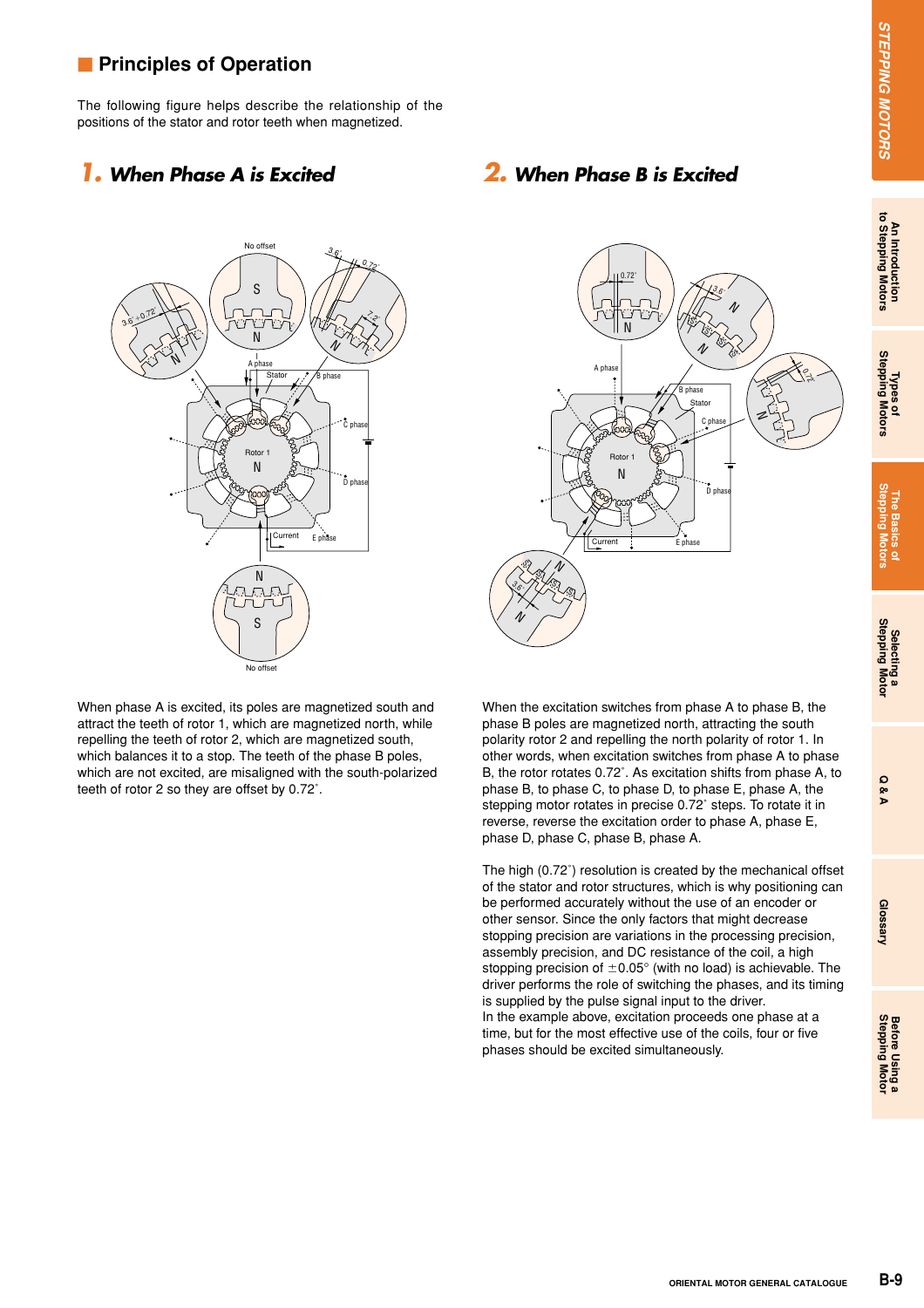# $\blacksquare$  **Characteristics**

When using a stepping motor it must be determined that the motor characteristics are suited to the required load. The two main characteristics of stepping motor performance are: ● Static Characteristics:

Those relating to the changes in angle that take place when the stepping motor is stopped or during motor standstill. **ODynamic Characteristics:** 

Those relating to speed and torque when the stepping motor starts or is rotating.

# *1. Dynamic Characteristics*

#### **(1) Speed – Torque Characteristics**

This is the most common characteristic for expressing stepping motor performance. On the graph of this characteristic, the horizontal axis expresses pulse speed while the vertical axis expresses torque.

Pulse speed equals the pulse rate, which the number of pulses per second. In stepping motors, the number of revolutions per minute is proportional to pulse speed.

## $\circled{\scriptstyle 1}$  Holding Torque (T<sub>H</sub>)

The holding torque is the maximum holding power (torque) the stepping motor has when power is being supplied but the motor is not rotating (rated current).

#### **Pullout Torque**

Pullout torque is the maximum torque that can be output at a given speed. When selecting a motor, be sure the required torque falls within this curve.

#### **Maximum Starting Frequency (ƒS)**

This is the maximum pulse speed at which the motor can start or stop instantly (without an acceleration or deceleration period) when the frictional load and inertial load of the stepping motor are 0. Driving the motor at greater than this pulse speed requires gradual acceleration or deceleration. This frequency drops when there is an inertial load on the motor. (See the description of inertial loads and starting frequency on the next page.)



**Speed – Torque Characteristics**

The speed-torque characteristics are determined by the motor and driver, so they vary greatly based upon the type of driver used.

The following figure shows the speed torque characteristics of the 5-phase stepping motor/driver unit **RK566BC**.



An Introduction<br>to Stepping Motors

Glossary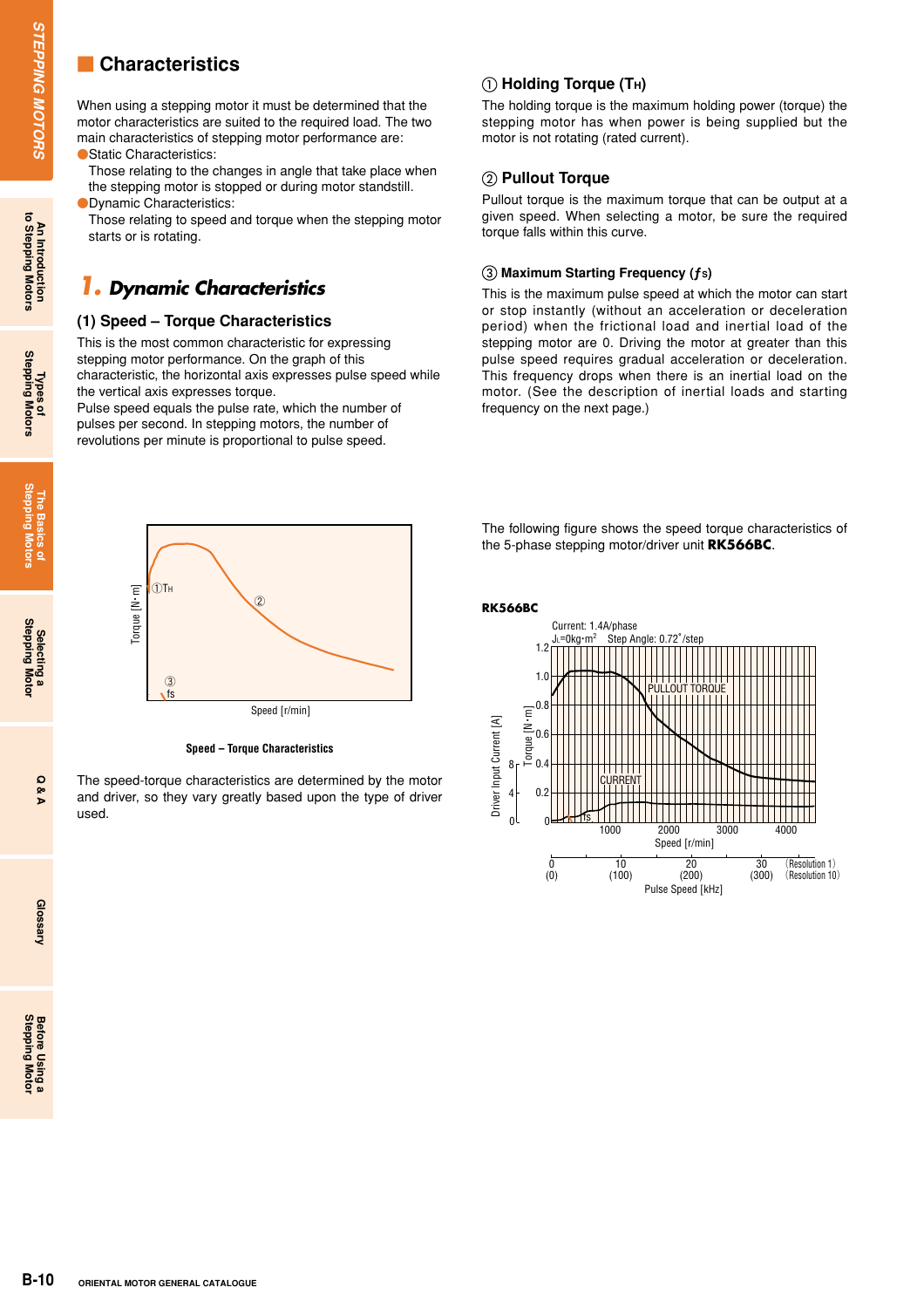# An Introduction<br>to Stepping Motors

#### **(2) Inertial Load-Starting Frequency Characteristics**

The figure below illustrates the changes in starting frequency caused by inertial load. Since the stepping motor rotor and the equipment have their own inertia, lags and advances occur on the motor axis during instantaneous start and stops. These values change with the pulse speed, but the motor cannot keep up with pulse speeds beyond a certain point and missteps result. The pulse speed just before a misstep occurs is called the maximum starting frequency.

#### **RK566BC**



**Inertial Load-Starting Frequency Characteristics**

Changes in maximum starting frequency with load inertia may be approximated by the following formula.

$$
f = \frac{f_{\rm S}}{\sqrt{1 + \frac{J_L}{J_0}}} \quad \text{[Hz]}
$$

*ƒS* : Maximum starting frequency (Hz) of the motor *ƒ* : Maximum starting frequency (Hz) when applying load inertia

- *J <sup>0</sup>* : Rotor inertia (kg·m2)
- *J <sup>L</sup>* : Load inertia (kg·m2)

#### **(3) Vibration Characteristics**

When no pulse signal is input to driver, the stepping motor stops with a holding brake force equivalent to the maximum value of holding torque. As pulses are input, the motor operates in a repeating stepwise manner as shown below.





- When a pulse signal is input, the motor accelerates towards the next step angle.
- Due to the influence of the rotor inertia and the load inertia, the motor overshoots a certain angle, returns in the opposite direction, and then repeats this action.
- After the motor has repeated sufficient damping oscillations, it stops at the set position.

A step-like movement that produces this kind of damped vibration is the cause of vibration at low speeds. The graph of vibration characteristics below shows the characteristics indicating the extent of vibration while the stepping motor is running.



#### **Vibration Characteristics**

Rotation becomes smoother as the vibration level decreases. There is an area around 200 Hz where vibration is most pronounced, and should be avoided.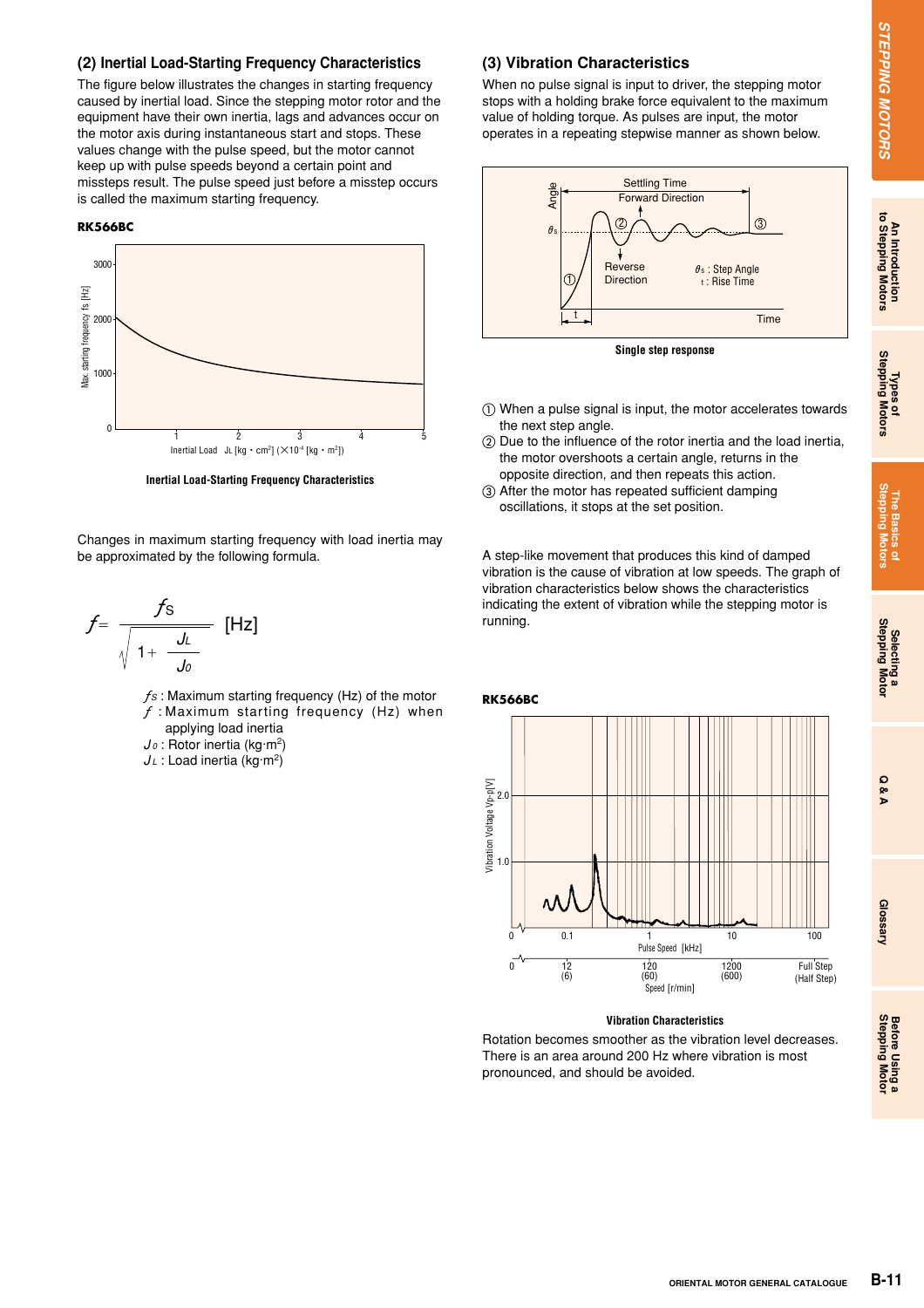## *2. Static Characteristics*

#### **(1)Angle-Torque Characteristics**

Angle-torque characteristics are the relationship between the angular displacement of the rotor and the torque which is applied to the shaft when energizing the motor with rated voltage. The curve for this characteristic is shown below.



The illustrations below show the relationship of the positions of rotor and stator teeth at the numbered points in the diagram



When held stable at point  $\textcircled{\tiny{1}}$ , external application of a force to the motor shaft will produce a torque  $T (+)$  to the left trying to return the shaft to stable point  $\textcircled{\scriptsize{1}}$  and the shaft will stop when the external force equals this torque.  $(2)$  If additional external force is applied, there is an angle at which the torque produced will hit a maximum. This torque is the holding torque TH. 3 When that external force is exceeded, the rotor moves to an unstable point  $(5)$  and beyond, producing a torque in the same direction as the external force  $T(-)$ , so it moves to the next stable point  $\textcircled{\scriptsize{1}}$  and stops.

#### **Stable points:**

Locations where the rotor stops, with stator and rotor teeth exactly aligned. These points are extremely stable and the rotor will always stop there if no external force is applied.

#### **Unstable points:**

Locations where the stator and rotor teeth are half a pitch out of alignment. They are extremely unstable. A rotor at these locations will move to the next stable point to the left or right if even the slightest external force is applied.

#### **(2) Step Angle Accuracy**

Under no-load conditions the stepping motor can maintain a step angle accuracy within  $\pm$  0.05°  $*$ . This slight error arises from difference in the mechanical precision of the stator and rotor teeth and variations in the electrical precision of the DC resistance of the stator coil.

Step angle accuracy of the stepping motor is mainly expressed by the stopping angle accuracy described below. \*For the **PMC** series ±0.08˚.

For the **2-Phase PK-J** type ±0.03˚.

#### **Stopping Accuracy**

This refers to the difference between the rotor's theoretical stopping position and its actual stopping position. A given rotor stopping point is taken as the starting point, then the stopping angle error is the difference between the maximum  $(+)$  value and the minimum  $(-)$  value when measuring each step of a full rotation.

<Actual stopping Position>





The stopping angle accuracy is  $\pm$  0.05° \*, but only under no load. In actual applications, there is always frictional load. The angle precision in such cases is produced by the angular displacement caused by angle-torque characteristics based upon the frictional load. If frictional load is constant, the angle of displacement is constant for rotation in one direction. When operating from both forward and reverse, however, double the displacement angle is produced by the round trip. When stopping precision is required, always position from one

direction only. \*For the **PMC** series ±0.08˚.

For the **2-Phase PK-J** type ±0.03˚.

Glossary